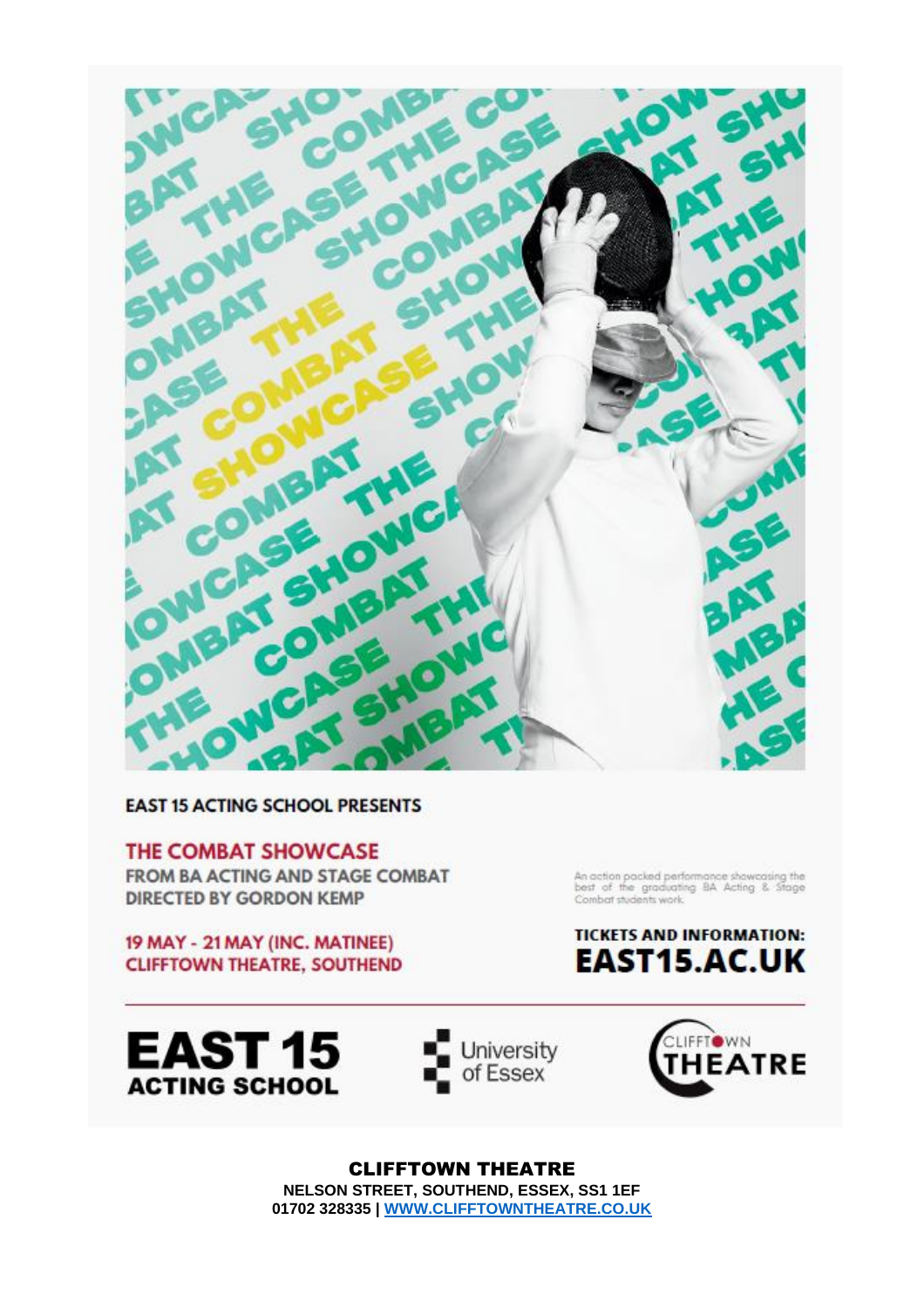#### BA ACTING & STAGE COMBAT PRESENTS

# THE COMBAT SHOWCASE

CHOREOGRAPHED BY THE COMPANY DIRECTORIAL SUPPORT BY GORDON KEMP

#### **An action packed two hours of electrifying stage combat skills, featuring thrilling scenes from much loved dramas**

Broadswords, daggers, rapiers and more are paired with talent, timing and skill in this action-packed performance showcasing the very best of the graduating BA Acting & Stage Combat students' work. Demonstrating mastery of a range of different weapon systems in one unforgettable theatre experience, this is a rare opportunity not to be missed!

#### **RUNNING TIME:**

*This show is 120mins long including a 15min interval.*

#### **RATING: 18+**

*This production contains depictions of extreme violence including sexual assault, torture and mutilation*, *loud noises, gunshots, fake blood and gore, scenes of a sexual nature, references to sex and incest, and strong language which some may find offensive.*

#### DIRECTOR'S NOTE

This performance represents the culmination of three years of rigorous training, often in the most challenging of circumstances. Back in 2019 when these students first started learning the craft of dramatic combat, we had no notion of that we would soon be teaching Quarterstaff technique classes on Zoom, attempting to create socially distanced Sword & Shield fights and performing Shakespeare masks with no audience. Now that we appear to have emerged from the other side of all that madness, I'd like this performance to be seen as a celebration of all that the students have achieved. This show contains a dizzying array of weapons and fighting styles and really allows the students to showcase their talents. Having said that, whilst the show is full of spectacular action it is often an uncomfortable watch, dealing with violence in a range of unpleasant characters and scenes. We are always seeking to find the truth of any scenario, ensuring that the characters and in turn the audience are affected by the violence. Please do take note of the content warnings above!

#### **Gordon Kemp**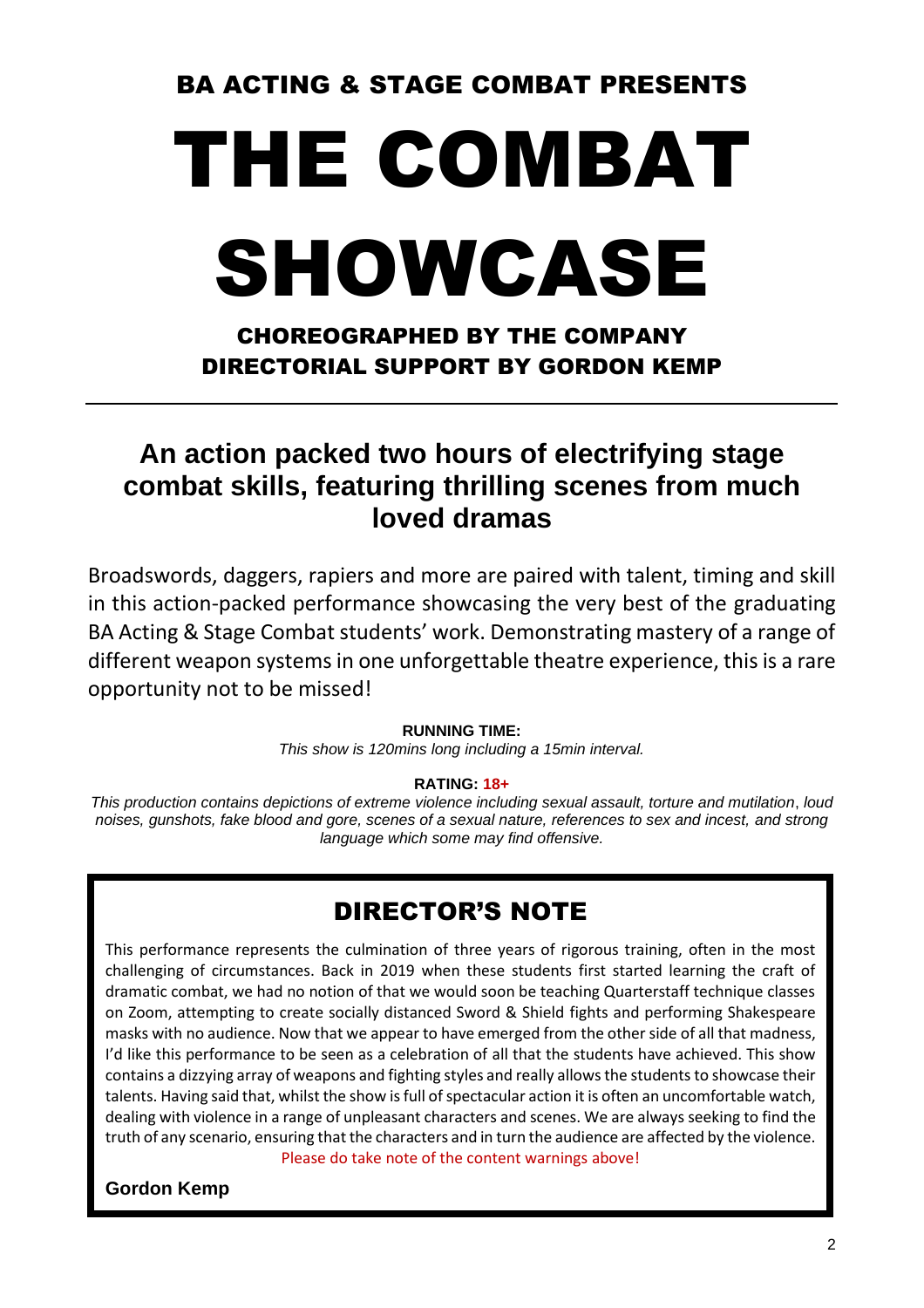

**CREATIVE TEAM** Choreographed by The Company Directorial Support by Gordon Kemp

Sound & Lighting Design Steven Owens

**TECHNICAL TEAM** Production Manager Steven Owens Stage Manager & Props Charlotte Windley Wardrove Supervisor Alison Manners Livestream Director Tyra Hartman

> Head of Course Gordon Kemp Movement Tutor Steffany George Voice Tutors Morag Stark

Set Design Carlos Moral Reis

Wardrobe Assistant Andrea Wingrove-Dunn Set Construction Carlos Moral Reis



#### IN ALPHABETICAL ORDER



**Séan Argue**





**Ewan S Henry**





**Rasmus Borst**





**Lydia Fitzwilliams**



**Green**



**Erin Jackson Emma** 



**Katrine Jørgensen**



**Bess Lloyd-Evans**



**Callum Macleod**



**Matt Mordak**



 **Luca Cameron Mia Elise Robin Moscardini Munroe Sundal Webb**





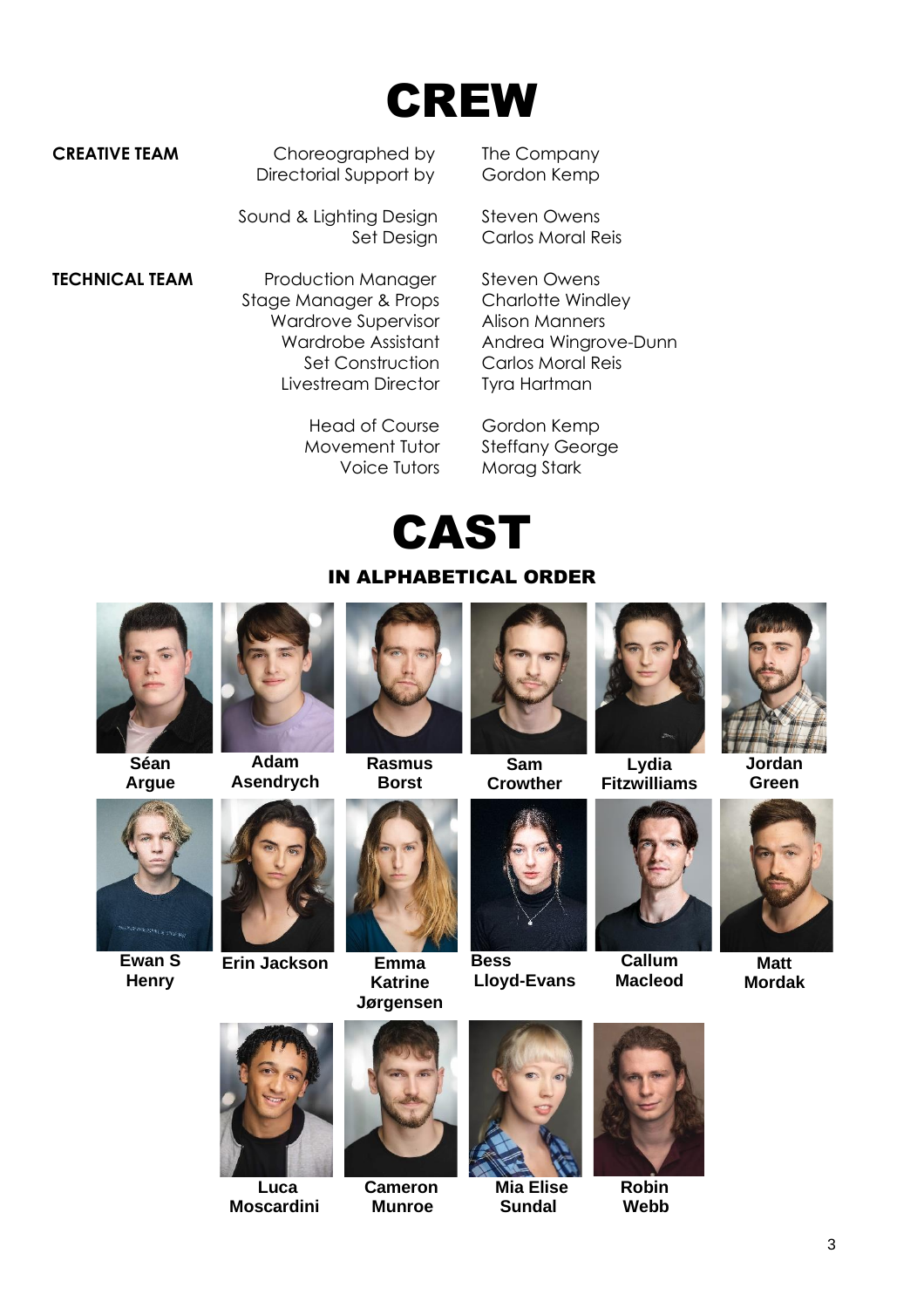#### All scenes are choregraphed by the Company:

#### **Act I**

| <b>Pride and Prejudice and Zombies</b>    | Lydia Fitzwilliams, Bess Lloyd-Evans, Mia Elise Sundal, |
|-------------------------------------------|---------------------------------------------------------|
|                                           | Emma Katrine Jørgensen & Ensemble                       |
| The Revenant                              | Adam Asendrych & Sam Crowther                           |
| <b>Game of Thrones: Viper vs Mountain</b> | Sean Argue & Luca Moscardini                            |
| The Lighthouse                            | Rasmus Borst & Cameron Munroe                           |
| The Lonesome West                         | Bess Lloyd-Evans, Matt Mordak & Lydia Fitzwilliams      |
| Red                                       | Sam Crowther & Emma Katrine Jørgensen                   |
| <b>Batman Begins</b>                      | Callum Macleod & Cameron Munroe                         |
| <b>Extremities</b>                        | Robin Webb & Mia Elise Sundal                           |
| <b>Revolutionary Road</b>                 | Lydia Fitzwilliams & Matt Mordak                        |
| The Three Musketeers                      | Emma Katrine Jørgensen & Cameron Munroe                 |
| The Importance of Being Earnest           | Robin Webb & Luca Moscardini                            |
| <b>The Walking Dead</b>                   | Rasmus Borst, Sean Argue, Cameron Munroe,               |
|                                           | Mia Elise Sundal, Callum Macleod, Lydia Fitzwilliams,   |
|                                           | Ewan S. Henry, Emma Katrine Jørgensen & Adam            |
|                                           | Asendrych                                               |

#### **Act II**

| <b>American Psycho</b>                      | Callum Macleod, Bess Lloyd-Evans & Emma Katrine       |
|---------------------------------------------|-------------------------------------------------------|
|                                             | Jørgensen                                             |
| <b>The Pillowman</b>                        | Mia Elise Sundal & Jordan Green                       |
| Le Bossu                                    | Robin Webb & Sam Crowther                             |
| The Talented Mr Ripley                      | Adam Asendrych & Jordan Green                         |
| <b>Butch Cassidy &amp; The Sundance Kid</b> | Matt Mordak, Sean Argue, Luca Moscardini, Sam         |
|                                             | Crowther & Cameron Munroe                             |
| <b>The Master</b>                           | Bess Lloyd-Evans & Rasmus Borst                       |
| <b>Pride and Prejudice</b>                  | Lydia Fitzwilliams & Sean Argue                       |
| <b>Jack Reacher</b>                         | Adam Asendrych, Robin Webb, Luca Moscardini, Callum   |
|                                             | Macleod, Bess Lloyd-Evans, Sean Argue & Jordan Green  |
| A Midsummer Night's Dream                   | Lydia Fitzwilliams & Mia Elise Sundal                 |
| Rob Roy                                     | Matt Mordak, Ewan S. Henry, Robin Webb & Rasmus Borst |
| <b>Misery</b>                               | Emma Katrine Jørgensen & Cameron Munroe               |
| <b>Tombstone</b>                            | Ewan S. Henry, Jordan Green, Bess Lloyd-Evans, Sean   |
|                                             | Argue, Mia Elise Sundal & Ensemble                    |